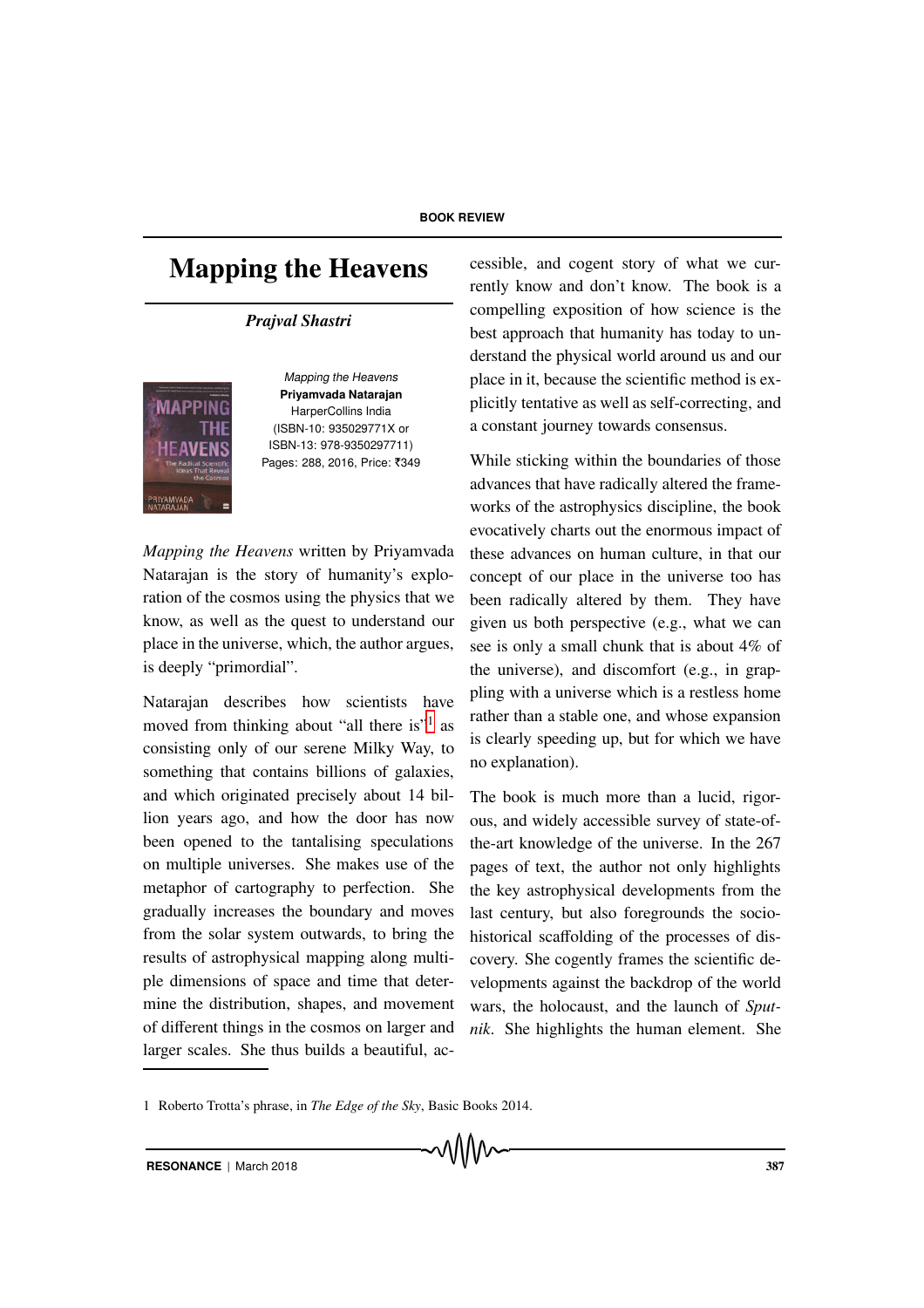perceptively brings alive the riveting story of how we have come to our current understanding.

In conceiving and writing this book, Natarajan brings to bear her intimate knowledge of the subject as an accomplished leader in her field, to distill the essence of the exciting scientific questions, the methodology and the outcomes. And her evocative writing skills make the descriptions of these various discoveries come alive.

The book's hallmark, however, is the strong perspective of the critical insider. Armed with her training in the history and philosophy of science, Natarajan chronicles not just the outcomes, but the processes of how the scientific ideas developed, how they were debated and resisted, how human and institutional failings often played a significant role, and how new ideas finally took root. She says that her goal is to "recount how scientific ideas have been developed, tested, debated and eventually accepted", and she is eminently successful in this effort.

Many a Bollywood song makes reference to "*Jab Tak Suraj Chaand Rahega....*" <sup>2</sup> when alluding to permanence in our world that 'contrasts' with the impermanence of life. Natarajan argues that the desire to latch on to permanence is deep in the human psyche. Her book begins with a historical chapter that covers imaginings of the cosmos from several different cultures worldwide. This narrative is more than just an exposition of what the ancients thought of our place in the universe. The various historical threads show that the human psyche constantly seeks the comfort of permanence while navigating through life, while at the same time, is quite comfortable in attributing causation to unseen figures or imagined forces. The affinity with permanence, however, results in resisting highly disruptive ideas that might bubble up during the scientific exploration of the cosmos, even when firmly rooted in solid empirical work, and even by icons such as Einstein. On the other hand, there are also counter-examples, such as the prescient idea of a dynamic universe that was an outcome of pure thought from quite unexpected quarters, viz., the poet Edgar Allan Poe.

The subsequent chapters of the book narrate the stories behind the key frontiers of astrophysics today, starting with the expansion of the universe (Chapter 2) and black holes (Chapter 3), both of which have consensus in the main, though with many as yet unanswered questions of detail. In Chapter 4 of the book, the author describes how groping for dark matter, the 'unseen' component of the universe that expresses itself only gravitationally, happened in fits and starts, despite the evidence for it being entirely empirical. She explores the reasons for this nonlinear progress, in both the nature of the thing itself and in science praxis. The chapter is extremely comprehensive, does due diligence to the counter

<sup>2</sup> Translated from Hindi: "until there is the Sun and the Moon...."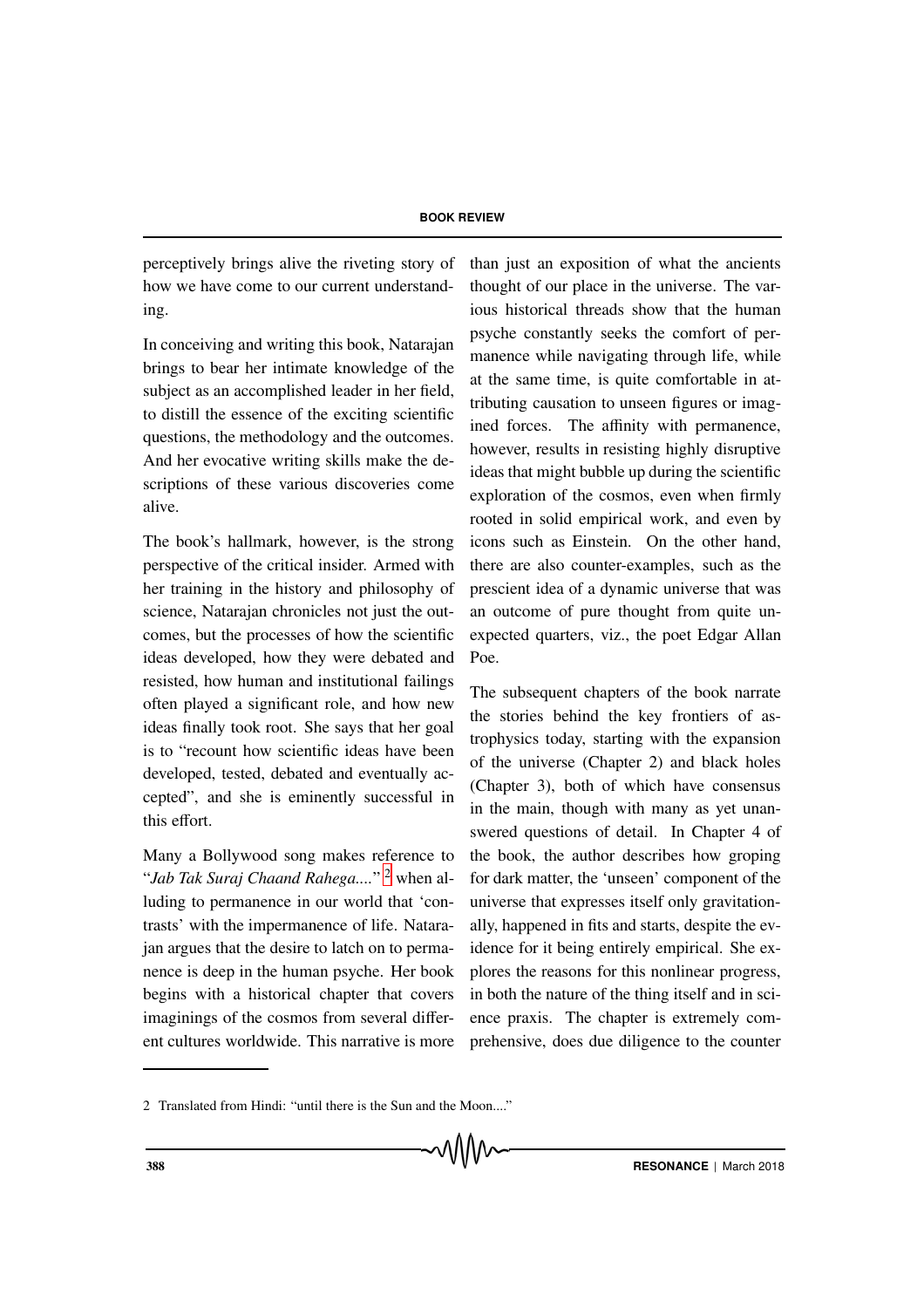hypothesis known as 'Modification of Newtonian Dynamics', and also to the various yetundemonstrated candidates for what dark matter might actually be. It makes for a powerful story that can be read almost independently of the other chapters.

The discovery of the largest component of the universe whose nature is unknown - viz., 'dark energy', which was inferred from the evidence for a universe that is accelerating, is shown in Chapter 5 to contrast in many ways to the story of dark matter, though it too is a case of a 'crime without the body'. This is another riveting narrative, but the common thread again is empirical evidence. The key to the discovery of the acceleration of the universe was the design of the experiment using exploding stars which was done by two rival teams. The book outlines how the rivalry had its negatives but also resulted in two very independent paths to the same result that put it on very solid ground. The author argues how the outcome was startling and yet was "almost akin to the final piece of a jigsaw puzzle", because it resolved some of the earlier debates such as that on the age of the universe and the fraction of matter in the universe.

The story of the discovery and detailed study of the hiss which is the afterglow of the Big Bang or the birth of the universe, viz., the cosmic microwave background, is the topic of Chapter 7. It is once again an illustration of the power of experimental design and creativity, but laced with the pitfalls of the institutional divisions between different disciplinary pursuits, resulting in the process fumbling rather than coasting along, and losing some of its creative minds.

In the final chapter, the author juxtaposes the investigation driven by the search for sentient life that is similar to our own, with the cosmological strand that has measured six key cosmological quantities that can explain all the properties of our universe. This leads to speculation about 'multiverses' and whether we have reached the limits of the scientific method itself. She links this strand to the different but uncannily related question of whether there is merit in the 'anthropic principle'3, how unique our universe is, and further, whether we are alone in the universe.

Throughout the book, Natarajan debunks the popular understanding of scientific research as a systematic, entirely objective, and smooth path to new knowledge. With striking honesty, she demonstrates how the practice of science is a strongly human endeavour with its strengths, but also frailties and failings. For example, she describes how a lucky set of circumstances allowed Joseph Fraunhofer to grow from a glassworks apprentice into a scientist of high standing, and develop the spectrograph that was the keystone of the discoveries in the story. She points out how inadvertently missing out on relevant earlier scholarship has resulted in unnecessary slowing down

<sup>3</sup> The philosophical claim that observations of the universe must be compatible with the conscious life that observes it.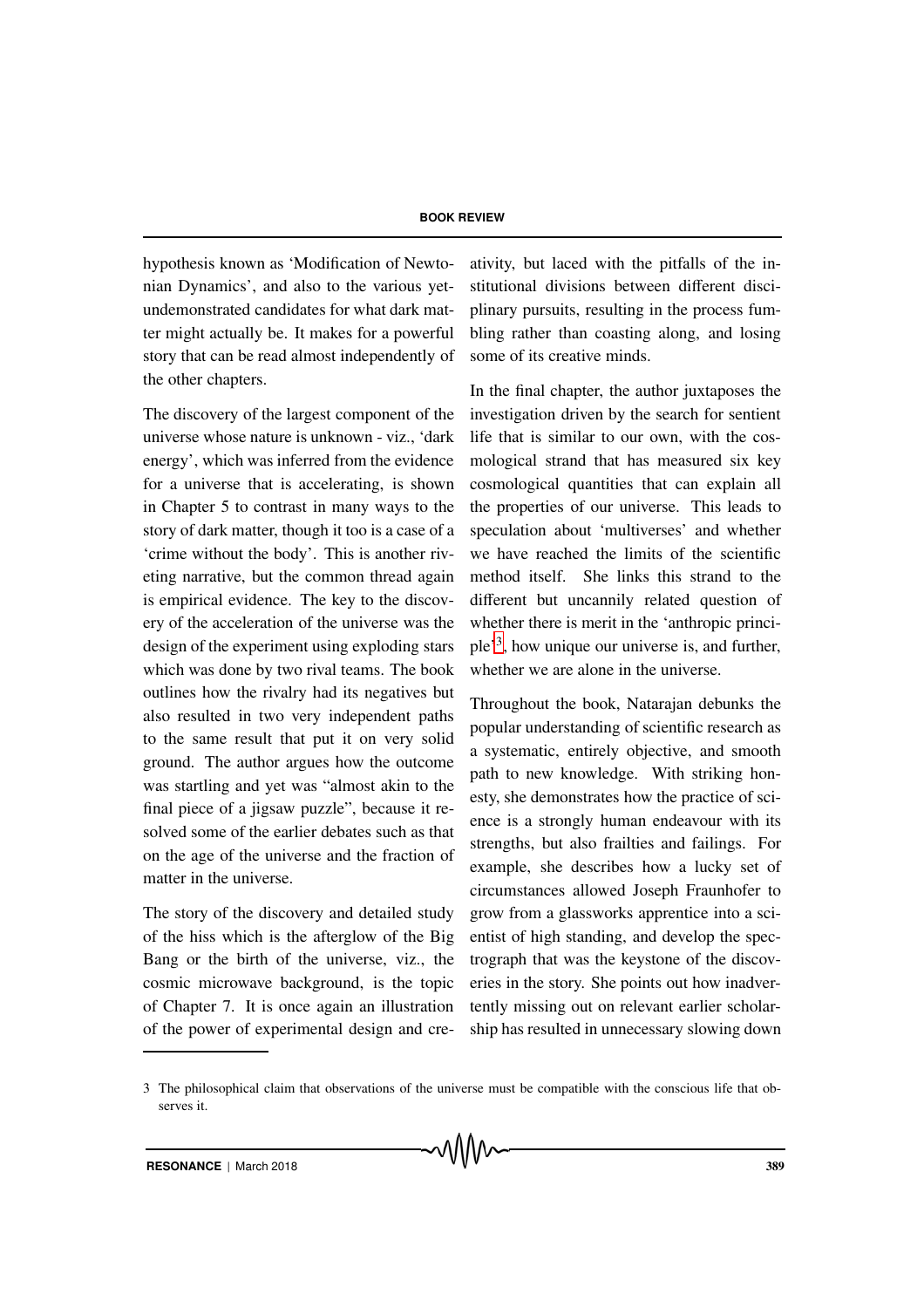of the progress of ideas. This happened to the path-breaking work of Rubin and Ford on dark matter in galaxies, that did not derive strength from the earlier conclusions of Jan Oort on the Milky Way or that of Kahn and Woltjer on our neighbour, the Andromeda galaxy. Edwin Hubble, on the other hand, did not acknowledge the important measurements of Vesto Slipher, even though he used them directly, and upon which he built his own measurements and interpretations – an unfortunate case of the desire to claim credit dominating over the fundamental norm of acknowledging previous work. Arthur Eddington, an accomplished senior practitioner, was surprisingly hostile to the creative mind of the then young Chandrasekhar, which makes a strong case for building nurturing rather than competitive environments in institutions.

The book concludes on a highly positive note. Natarajan describes how state-of-the-art investigations perforce require extremely large global collaborations, high levels of funding and exceptional teamwork, changing the culture of science to one wherein the individual is less salient. "A single person might have influence, because science is still somewhat hierarchically organised, but I'd argue that intellectual power and sway are more evenly spread among institutions around the globe today than they were even twenty years ago", she writes. This also makes individual-based recognition such as the Nobel Prize anachronistic. Earlier in the book, the author chronicles the democratisation of science praxis post World War II that resulted from the profes-

sion being liberated from the confines of elite spaces into more open forums for debate and into institutions with wider and inclusive access. She describes how this process has been accelerated by current global connectivity through the internet and social media, which has the potential to make the scientific profession far more transparent and accountable. It has resulted in a sometimes willing and sometimes forced two-way engagement between professionals and the public, which brings to the fore the ethos that science is not just about pushing the frontiers of knowledge but also deeply about questioning.

Though mathematics is the language of astrophysics, the author stays away from mathematical equations and esoteric allusions while lucidly narrating her story in a crystal-clear conversational style, which makes the book highly accessible to a broad audience. Natarajan thus does full justice to the richness of the topic. The book has ideas repeated across chapters, which might seem redundant, but in fact, these repetitions make explicit the important connections between strands of the different stories. Further, the repetitions and crossreferencing make the book modular, with each chapter becoming an independent story in itself.

The book contains a good index and a comprehensive set of suggested readings, both historical and contemporary, popular and technical. A majority of the figures are in black-andwhite. While colour would have added significant clarity to many of them, corresponding figures are accessible on the internet, of